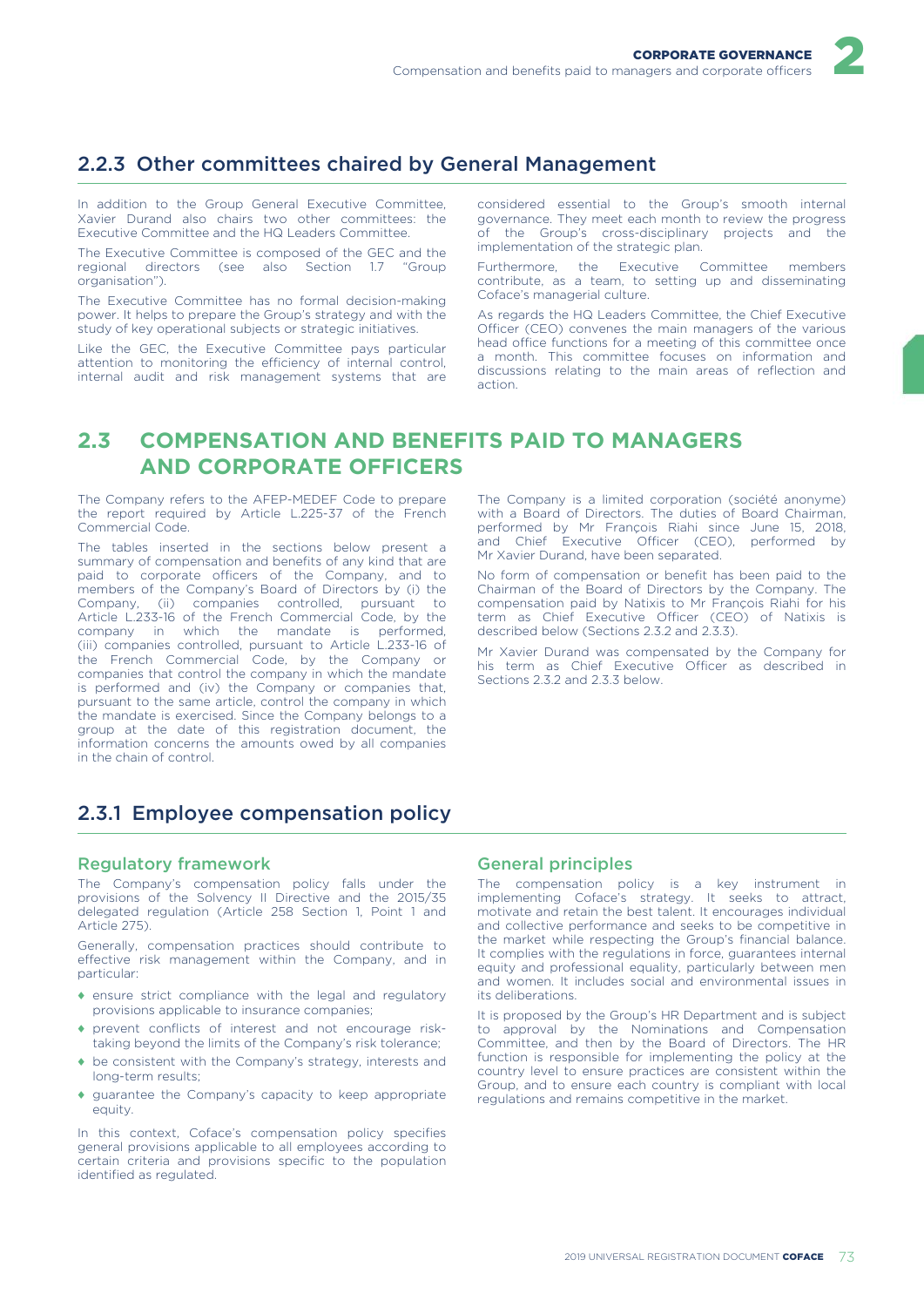Structured in a clear and transparent manner, compensation is intended to be adapted to the Group's objectives and to assist it in its long-term development strategy:

2

- ♦ fixed compensation: this is the principal component of individual compensation and depends on the abilities and expertise expected for a given position. It is set at the time of hiring and reviewed annually in light of market practices, individual contribution and internal equity in strict compliance with the constraints of the budgets allocated for the financial year;
- ♦ annual individual variable compensation ("bonus"): the Group's variable compensation policy takes individual and collective performance over a given year into account and is assessed on the basis of financial and nonfinancial criteria. The eligibility rules and variable compensation level are set by function, responsibility level and market under consideration.

For the Group's Senior Managers, the target variable compensation is set as a percentage of the base salary and may not exceed 100% of this. It comprises objectives set annually by the General Executive Committee and the managers of each function involved in supporting the Group's HR Department. This procedure ensures that individual objectives are consistent with the Company's strategic objectives:

- 15% of the objectives set are purely quantitative and relate to the financial performance of the business entity,
- 45% relate to the performance of the function in question and are mainly quantitative,
- 40% are set individually at the annual performance review meeting. They may be quantitative and/or qualitative, provided that they comply with the SMART rules (specific, measurable, attainable, relevant and time-bound);
- ♦ long-term individual variable compensation (Long-Term Incentive Plan): each year since 2016, the Group has awarded free performance shares to an identified regulated population in the context of the Solvency II Directive (Executive Committee, key functions and employees with significant influence on the Company's risk profile), for whom a portion of variable compensation must be deferred, and to certain key employees as part of the reward and retention policy. This plan also ensures that the interests of the beneficiaries are aligned with those of the shareholders over the long term;
- ♦ collective variable compensation (employee savings): in France, the Group negotiated a three-year profit-sharing agreement in 2018. This agreement benefits all employees on a fixed or open-ended employment contract, who have more than three months' seniority within the companies forming part of the Compagnie française d'assurance pour le commerce extérieur – Fimipar economic and corporate unit (a wholly-owned subsidiary of the Group). Participation is handled according to the legal formula. Similar collective schemes exist in other Group entities depending on their legal obligations and seek to give employees a stake in the Company's performance;
- ♦ corporate benefits: corporate benefits are determined by each of the Group's entities in an effort to closely address local concerns. The Group ensures practices are consistent, and guarantees a level of social protection that is competitive in the market and respectful of its employees worldwide. In 2020, the Group will introduce a car policy aiming to harmonise practices and reduce the carbon impact of its vehicle fleet.

The compensation of employees is wholly or partly comprised of these components, depending on the position held, the level of responsibility and the reference market.

### Special provisions applicable to the regulated population

### Scope of the regulated population

Pursuant to the provisions of Article 275, Section 1, Point (c) of Regulation 2015/35, the Company has identified the following persons as falling within the scope of the regulated population:

- ♦ members of the Executive Committee who cover general management, finance, strategy, transformation, operations (business technology), legal, compliance and human resources, commercial, risk underwriting, information, claims and debt collection and regional managers;
- ♦ persons holding the key functions described in Articles 269 to 272 of Regulation 2015/35: audit, risk, compliance and actuarial;
- ♦ persons whose professional activity has a material impact on the Company's risk profile: risk underwriting, commercial underwriting, investment, reinsurance, human resources, economic research, financial communication, country managers where revenue exceeds a threshold determined each year with respect to the Company's overall revenue.

For 2019, 28 functions fell within the regulated population scope. The Nominations and Compensation Committee identifies these functions, then presents them to the Board of Directors for approval. This list is reviewed each year in order to guarantee a perfect match between the evolution of the Company's risk profile and that of its employees.

#### Specific provisions regarding compensation

The Group endeavours to ensure that the proportion and structure of variable compensation are balanced and that the goals set are in accordance with the Company's strategy and risk profile.

In addition to rules common to all employees, the Group sets specific compensation rules intended for the population identified as regulated:

- ♦ the variable compensation package therefore includes the annual variable compensation ("bonus") and the long-term variable compensation (Long-Term Incentive Plan) in the form of free shares of the Company;
- ♦ free shares make up the deferred portion of the variable compensation and represent at least 30% of overall variable compensation. They are contingent upon presence and performance conditions and have a vesting period of three years;
- ♦ all risk hedging transactions are prohibited.

Furthermore, to avoid any conflict of interest, for the control functions referred to in Articles 269 to 272 (audit, risk, compliance), the collective part of annual variable compensation based on financial objectives is assessed using the Group scope, irrespective of the employee's level of involvement, to prevent them from being directly assessed on the performance of the units placed under their control.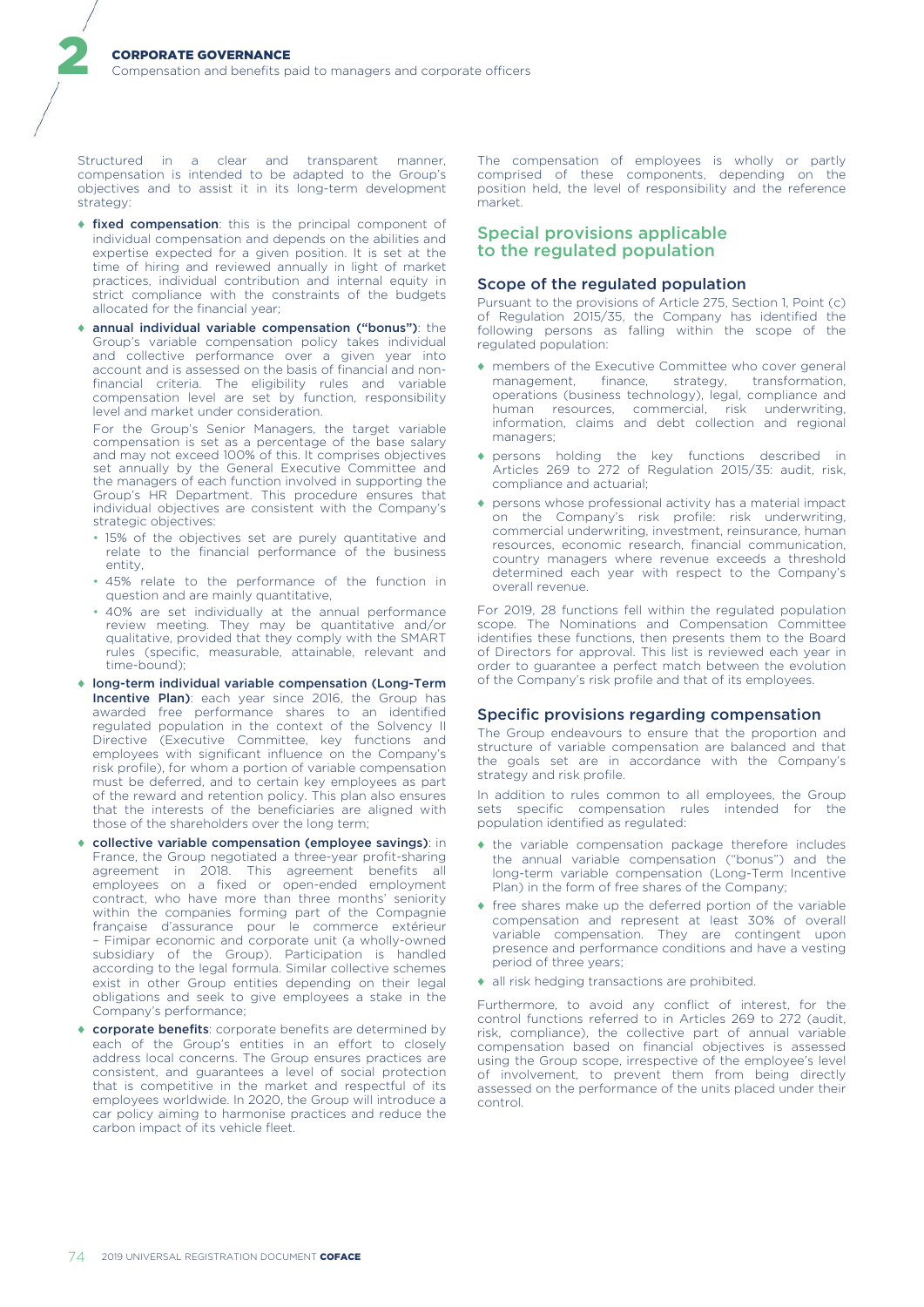# 2.3.2 Compensation policy for corporate officers

In accordance with Decree No 2019-1234 of November 27, 2019 relating to the compensation of corporate officers of listed companies provided for under the PACTE Law, the Board of Directors, at the request of the Nominations and Compensation Committee, draws up a compensation policy for corporate officers. This document describes the principles of the policy, which is in line with the Company's corporate interests, falls within its commercial strategy and contributes to its long-term viability.

It describes all the components of fixed and variable compensation and explains the decision-making process followed to determine, review and implement it.

It is presented in a clear and understandable way as part of the corporate governance report and is the subject of a draft resolution submitted for approval by the Shareholders' Meeting each year and each time a significant change is made.

The compensation policy for corporate officers defines the principles, structure and governance rules applicable to the compensation paid to the Chief Executive Officer and the directors.

### Compensation of the Chief Executive **Officer**

#### Principles applicable to the compensation of the Chief Executive Officer

At the start of each financial year, the Board of Directors, at the proposal of the Nominations and Compensation Committee, sets the various components of the Chief Executive Officer's (CEO) compensation. The Nominations and Compensation Committee proposes the compensation policy for the Chief Executive Officer in compliance with the rules laid down by the Solvency II Directive and the recommendations of the AFEP-MEDEF Code.

It thereby ensures that the principles of balance, external competitiveness, consistency and internal equity are observed in determining the components of compensation. It ensures a correlation between the responsibilities exercised, the results achieved and the level of compensation over a performance year.

It also ensures that compensation practices contribute to effective risk management within the Company and in particular to:

- ♦ strict compliance with the laws and regulations applicable to insurance companies;
- ♦ prevention of conflicts of interest and the management of risk-taking within the limits of risk tolerance for the Company;
- ♦ consistency with the Company's strategy, interests and long-term results;
- ♦ consideration of social and environmental issues.

The Chief Executive Officer's compensation is subject to a comparative analysis of the market each year by a compensation consultancy firm in order to ensure it is competitive within the market and that the structure offers the right balance of fixed, variable, short-term and longterm components. The results of this analysis are fed back to the Nominations and Compensation Committee as part of the annual review of the Chief Executive Officer's compensation.

The objectives, practices and governance in terms of compensation are clearly established and communicated and the components of the Chief Executive Officer's compensation are presented transparently in the corporate governance report subject to approval by the Shareholders' Meeting.

2

#### Components of the compensation of the Chief Executive Officer

The compensation of the Chief Executive Officer comprises:

- ♦ fixed compensation: determined at the start of the term of office, it is agreed that any significant increase must be explained in terms of responsibilities exercised, performance and market practices;
- annual variable compensation: the bonus is assessed on the basis of performance for a given year. The target is set at 100% of the base salary. It comprises 60% financial objectives and 40% strategic and managerial objectives. The maximum achievement rate for variable compensation is 200% (150% for financial objectives and 50% for strategic and managerial objectives);
- ♦ long-term variable compensation: in the form of free shares of the Company. They are contingent upon presence and performance conditions and have a vesting period of three years. The Chief Executive Officer's allocation meets the same conditions as all beneficiaries; however, he must retain 30% of the shares allocated until expiry of the term of office. These Long-Term Incentive Plan (LTIP) schemes are intended to ensure that the interests of the Chief Executive Officer are aligned with those of the shareholders over the long term;
- ♦ benefits in kind: the Chief Executive Officer is entitled to a company vehicle and the payment of 62.5% of the contributions payable to the business managers and corporate officers social guarantee scheme (GSC).

He is entitled to the group healthcare and retirement schemes in place for all employees and has no additional retirement scheme.

#### Note:

- ♦ the variable compensation package includes the annual variable compensation ("bonus") and the long-term variable compensation (Long-Term Incentive Plan) in the form of free shares;
- ♦ the payment of 30% of the annual variable compensation ("bonus") is deferred and paid as follows: 50% in N+2 and 50% in N+3. Deferred compensation is not paid if a loss is observed on the date of payment or in case of dismissal for serious misconduct or gross negligence;
- ♦ deferred compensation, including the deferred bonus portion and the free shares allocated under the Long-Term Incentive Plan, accounts for more than 50% of the overall variable compensation;
- ♦ all risk hedging transactions are prohibited.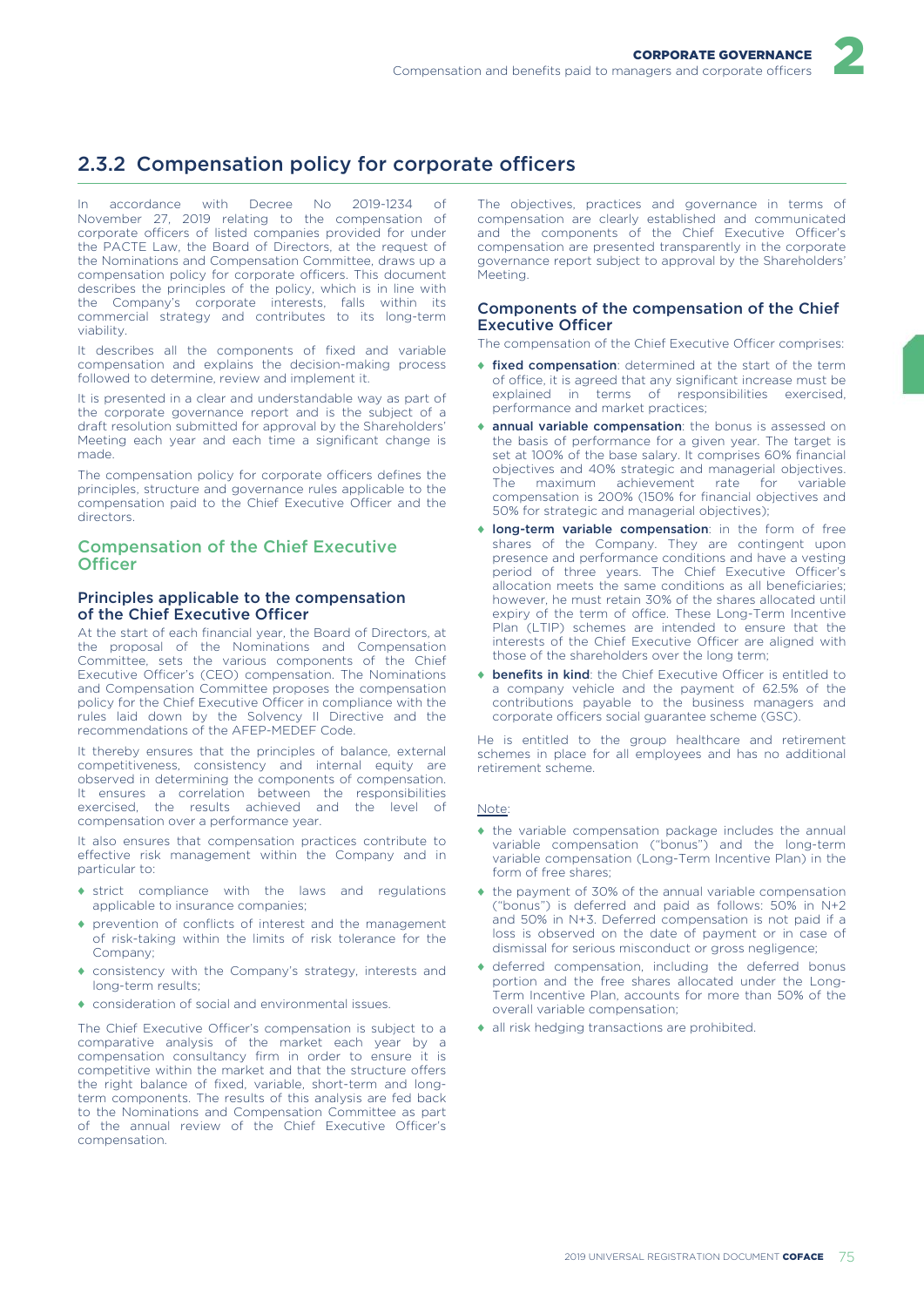The compensation of the Chief Executive Officer may be summarised as follows:



### Directors' compensation

2

#### Principles of directors' compensation

The Group's policy is not to allocate compensation to management representatives who perform the duties of directors in Group companies or to directors representing the principal shareholder, Natixis. The Chairman of the Board of Directors does not therefore receive any compensation for their corporate office within COFACE SA.

The compensation policy for corporate officers has been adapted to the usual practices of listed companies and guarantees the independence of directors.

The components of directors' compensation are presented clearly and transparently in the corporate governance report and are subject to approval by the Shareholders' Meeting.

### Components of directors' compensation

The total annual package allocated to the compensation of directors in 2019 amounted to €450,000, divided between the Board of Directors, the Accounts and Audit Committee, the Risk Committee and the Nominations and Compensation Committee. The rules on distribution of directors' fees are as follows:

|                                        |          | <b>Fixed portion</b><br>(per year prorata temporis<br>of the term of office) | Variable portion<br>(per meeting and capped*) |
|----------------------------------------|----------|------------------------------------------------------------------------------|-----------------------------------------------|
| <b>Board of Directors</b>              | Members  | €8,000                                                                       | €3,000                                        |
| Audit and Accounts Committee           | Chairman | €17.000                                                                      | €3,000                                        |
|                                        | Members  | €5,000                                                                       | €2,000                                        |
|                                        | Chairman | €17.000                                                                      | €3,000                                        |
| <b>Risk Committee</b>                  | Members  | €5,000                                                                       | €2,000                                        |
|                                        | Chairman | €8,000                                                                       | €3,000                                        |
| Nominations and Compensation Committee | Members  | €3.000                                                                       | €2.000                                        |

*\* Capped:*

*- at six meetings for the Board of Directors, the Audit and Accounts Committee and the Risk Committee;*

*- at five meetings for the Nominations and Compensation Committee.*

|                                                                                                                                                                                                                                                                                                                                                                                            | amounts                   |                                |                                   |  |  |
|--------------------------------------------------------------------------------------------------------------------------------------------------------------------------------------------------------------------------------------------------------------------------------------------------------------------------------------------------------------------------------------------|---------------------------|--------------------------------|-----------------------------------|--|--|
| On an annual basis of six Board meetings;<br>six Audit and Accounts Committee meetings; six Risk Committee meetings;<br>five Nominations and Compensation Committee meetings<br>Member of the Board of Directors<br>Member of the Board of Directors + Chairman of the Audit<br>and Accounts Committee<br>Member of the Board of Directors + member of the Audit<br>and Accounts Committee | Amount of<br>compensation | <b>Fixed portion</b><br>(in %) | <b>Variable portion</b><br>(in %) |  |  |
|                                                                                                                                                                                                                                                                                                                                                                                            | €26,000                   | 31                             | 69                                |  |  |
|                                                                                                                                                                                                                                                                                                                                                                                            | €61,000                   | 41                             | 59                                |  |  |
|                                                                                                                                                                                                                                                                                                                                                                                            | €43.000                   | 30                             | 70                                |  |  |
| Member of the Board of Directors + Chairman of the Risk Committee                                                                                                                                                                                                                                                                                                                          | €61,000                   | 41                             | 59                                |  |  |
| Member of the Board of Directors + member of the Risk Committee                                                                                                                                                                                                                                                                                                                            | €43.000                   | 30                             | 70                                |  |  |
| Member of the Board of Directors + Chairman of the Nominations<br>and Compensation Committee                                                                                                                                                                                                                                                                                               | €49,000                   | 33                             | 67                                |  |  |
| Member of the Board of Directors + member of the Nominations<br>and Compensation Committee                                                                                                                                                                                                                                                                                                 | €39,000                   | 28                             | 72                                |  |  |

### **Financial year 2019 – maximum gross compensation**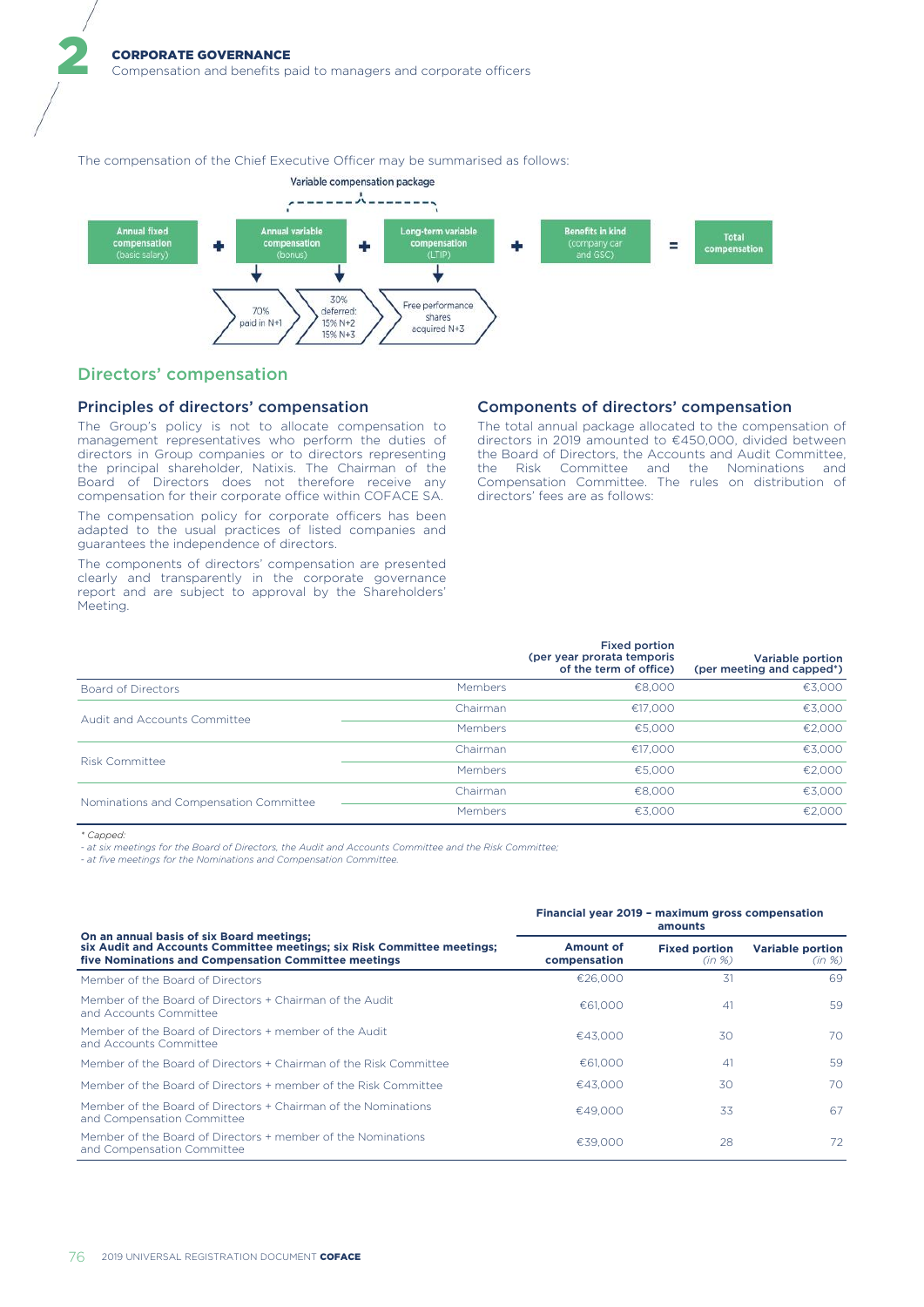

In order to comply with regulations, the tables below present a summary of compensation and stock options and shares allocated during the financial years ended December 31, 2018 and December 31, 2019 to Mr François Riahi, Chairman of the Board of Directors, and Mr Xavier Durand, Chief Executive Officer.

No form of compensation or benefit has been paid to Mr François Riahi by Coface for his term as Chairman of the Board of Directors of COFACE SA. The compensation paid by Natixis to Mr François Riahi for his term as Chief Executive Officer (CEO) of Natixis is described below.

► AMF nomenclature – Table 1 – Table summarising the compensation and stock options and shares allocated to each executive corporate officer

|                                                                                                                       | <b>Financial year</b><br>$2019^{(1)}$ | <b>Financial year</b><br>2018 <sup>(1)</sup> |
|-----------------------------------------------------------------------------------------------------------------------|---------------------------------------|----------------------------------------------|
| François Riahi, Chairman of the COFACE SA Board and Natixis CEO <sup>(2)</sup>                                        |                                       |                                              |
| Compensation due for the financial year (3)                                                                           | 1,790,646                             | 996.245                                      |
| Value of the multi-year variable compensation allocated during the financial year                                     |                                       |                                              |
| Value of options allocated during the financial year                                                                  |                                       |                                              |
| Value of performance shares allocated during the financial year (4)                                                   | 160,000                               | 93,333                                       |
| <b>TOTAL</b>                                                                                                          | 1,950,646                             | 1,089,577                                    |
| Xavier Durand, Chief Executive Officer                                                                                |                                       |                                              |
| Compensation due for the financial year <sup>(5)</sup> (presented in detail in Section 2.3.4 below)                   | 1,460,526                             | 1,497,179                                    |
| Value of the multi-year variable compensation allocated during the financial year                                     |                                       |                                              |
| Value of options allocated during the financial year                                                                  |                                       |                                              |
| Value of performance shares allocated during the financial year (presented in detail<br>in Section 2.3.8 below) $(6)$ | 463.260                               | 463.320                                      |
| <b>TOTAL</b>                                                                                                          | 1,923,786                             | 1,960,499                                    |

#### *(1) In euros.*

*(2) The details of the compensation for Mr François Riahi are available in Section 2.4.2.4, of Chapter 2.4 of the 2019 Natixis Universal Registration Document filed with the Autorité des marchés financiers (French Financial Markets Authority) on March 6, 2020. They are also available on the website at www.natixis.com.*

*(3) Including €2,384 of family supplement for 2019.*

*(4) Corresponding to the value on the date it was awarded, for a fair value of €79,587 in 2019.*

*(5) Before social contributions and income tax.*

*(6) IFRS fair value (corresponding to a value on the allocation date of €594,198 for the 2018 LTIP plan and €564,445 for the 2019 LTIP plan).*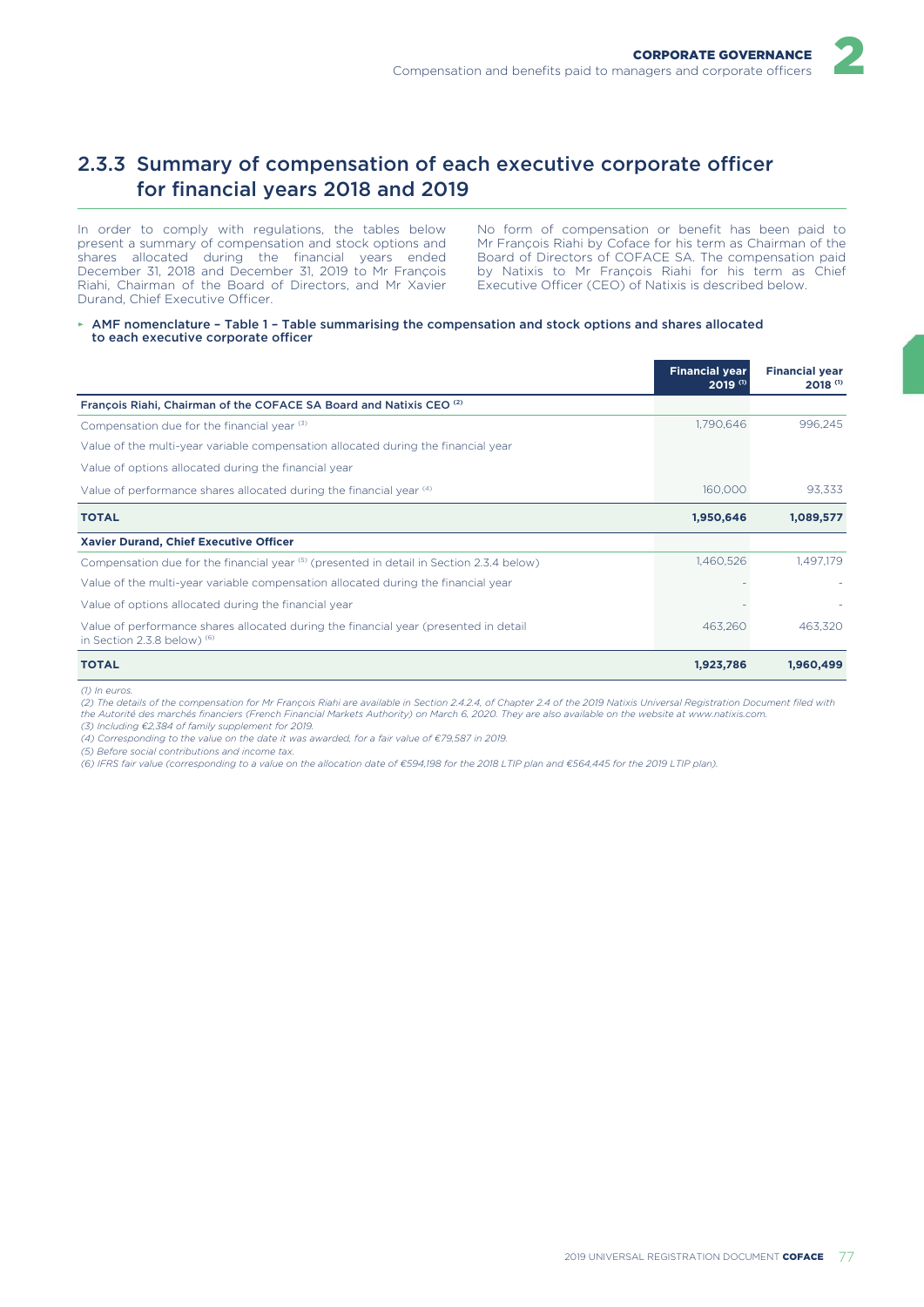# 2.3.4 Compensation of executive corporate officers for financial years 2018 and 2019

In order to comply with regulations, the tables below present a breakdown of the fixed and variable compensation along with other benefits awarded during the financial years ended December 31, 2018 and 2019 to Mr François Riahi, Chairman of the Board of Directors since June 15, 2018, and to Mr Xavier Durand, Chief Executive Officer.

No form of compensation or benefit has been paid to Mr François Riahi by the Company. The compensation paid by Natixis to Mr François Riahi for his term as Chief Executive Officer (CEO) of Natixis is described below.

### Compensation due or allocated for the financial year ended December 31, 2018, to Mr François Riahi, Chairman of the COFACE SA Board of Directors since June 15, 2018

#### ► AMF nomenclature – Table 2 – Summary of compensation of each executive corporate officer

|                                                                                   | $2019^{(1)}$               |                     | $2018^{(1)}$           |                     |  |
|-----------------------------------------------------------------------------------|----------------------------|---------------------|------------------------|---------------------|--|
|                                                                                   | <b>Amounts due</b>         | <b>Amounts paid</b> | <b>Amounts due</b>     | <b>Amounts paid</b> |  |
| François Riahi, Chairman of the COFACE SA Board<br>and Natixis CEO <sup>(3)</sup> |                            |                     |                        |                     |  |
| Fixed compensation for corporate office (4)                                       | 800,000                    | 800,000             | 466.667                | 466.667             |  |
| Annual variable compensation                                                      | 988.262                    | 749.248 (5)         | 528.190                | 827.706 (5)         |  |
| Extraordinary compensation                                                        |                            |                     |                        | ÷                   |  |
| Compensation for participating in COFACE SA Board meetings                        |                            |                     |                        |                     |  |
| Benefits in kind (6)                                                              | 2.384                      | 2.384               | 1.388                  | 1.388               |  |
| <b>TOTAL</b>                                                                      | $1.790.646$ <sup>(2)</sup> | 1,551,632           | 996.245 <sup>(2)</sup> | 1,295,791           |  |

*(1) In euros.*

2

*(2) François Riahi benefited at the Board meeting of August 2, 2018 from a free share allocation of 13,605 performance shares on a prorata temporis basis valued at €93,333 at their allocation date, and a free share allocation of 31,708 performance share valued at €160,000 at their allocation date at the Board meeting of May 28, 2019.*

(3) The details of the compensation for Mr François Riahi are available in Section 2.4.2.4, of Chapter 2.4 of the 2019 Natixis Universal Registration Document filed with<br>the Autorité des marchés financiers (French Financia *(4) On a gross basis before social contributions and income tax.*

(5) This amount includes payment and delivery of securities relating to the variable remuneration deferred from previous years. Excluding collective variable<br>compensation (employee profit-sharing) paid to François Riahi fo *The delivery of securities relating to long-term compensation plans is presented in Section 2.4.3.3 in AMF table n°7. (6) The deferred amount corresponds to the family supplement.*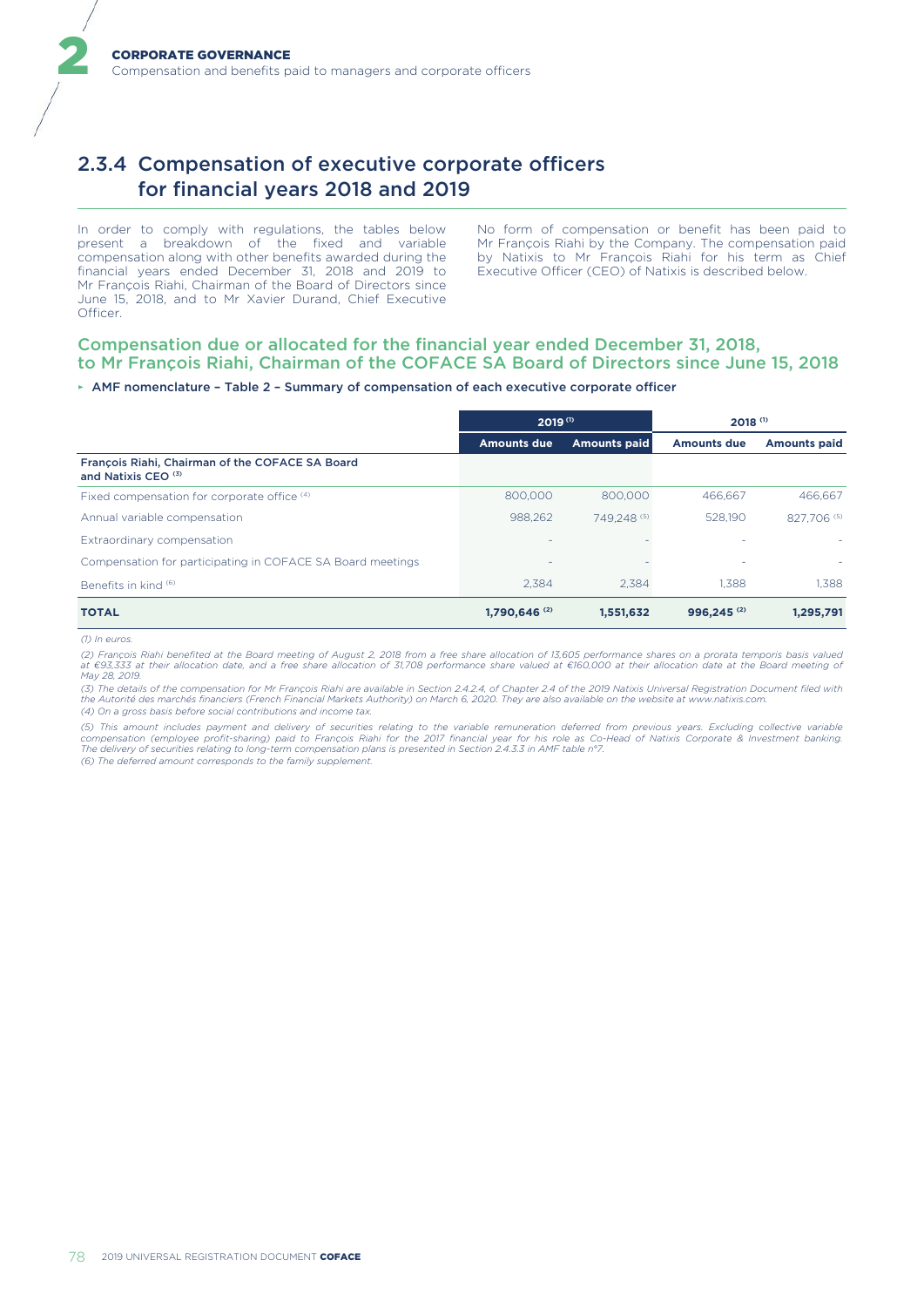### Compensation due or allocated for the financial year ended December 31, 2018, to Mr Xavier Durand, Chief Executive Officer (CEO) of COFACE SA

#### ► AMF nomenclature – Table 2 – Summary of compensation of each executive corporate officer

|                                               | $2019^{(1)}$    |                  | $2018^{(1)}$    |                  |  |
|-----------------------------------------------|-----------------|------------------|-----------------|------------------|--|
|                                               | Amounts due (2) | Amounts paid (3) | Amounts due (2) | Amounts paid (3) |  |
| Xavier Durand, Chief Executive Officer        |                 |                  |                 |                  |  |
| Fixed compensation                            | 575,000         | 575,000          | 575,000         | 575,000          |  |
| Annual variable compensation                  | 870,723 (5)     | 635,272 (4)      | 907.532 (5)     | 611,840 (4)      |  |
| Multi-year variable compensation              |                 |                  |                 |                  |  |
| Deferred variable compensation <sup>(6)</sup> |                 | 200.109          |                 | 69,000           |  |
| Extraordinary compensation                    |                 |                  | ٠               |                  |  |
| Directors' fees                               |                 |                  |                 |                  |  |
| Benefits in kind (7)                          | 14.803          | 14.803           | 14.647          | 14.647           |  |
| <b>TOTAL (8)</b>                              | 1,460,526       | 1,425,184        | 1,497,179       | 1,270,487        |  |

*(1) Amount in euros, on a gross basis before social contributions and income tax.*

*(2) The amounts due correspond to the sums allocated for the financial year excluding long-term variable compensation and deferred variable compensation.*

*(3) The amounts paid correspond to the sums effectively paid during the financial year and include the amounts that were due for the previous financial year.*

*(4) Variable compensation paid in performance year N (portion due for N-1).*

*(5) Variable compensation for performance year N.*

*(6) Deferred variable compensation paid in year N for performance year N-2 and N-3.*

*(7) Mr Xavier Durand is entitled to the payment by the Company of 62.5% of the contributions payable to the business managers and corporate officers social guarantee scheme (GSC), and a company car.*

*(8) For the history of allocation of bonus shares, see Section 2.3.12.*

### Breakdown of the components of the compensation of Mr Xavier Durand, Chief Executive Officer (CEO) of COFACE SA for the financial year ended December 31, 2019 (see also Section 7.6.3 on the principles and components of the Chief Executive Officer's compensation)

|                    | <b>Components of compensation</b><br>Comments<br>Amount |                                                                                                                                                                                                                                                                                                                                                                                                                                                                                                                                                                                         |                   |                     |                                       |  |
|--------------------|---------------------------------------------------------|-----------------------------------------------------------------------------------------------------------------------------------------------------------------------------------------------------------------------------------------------------------------------------------------------------------------------------------------------------------------------------------------------------------------------------------------------------------------------------------------------------------------------------------------------------------------------------------------|-------------------|---------------------|---------------------------------------|--|
| Fixed compensation | €575,000                                                | Gross annual compensation set at €575,000 since the start of his term<br>on February 9, 2016.                                                                                                                                                                                                                                                                                                                                                                                                                                                                                           |                   |                     |                                       |  |
|                    |                                                         | Variable compensation is set at €575,000.                                                                                                                                                                                                                                                                                                                                                                                                                                                                                                                                               |                   |                     |                                       |  |
|                    |                                                         | It comprises 60% financial objectives and 40% strategic and managerial<br>objectives.<br>The maximum achievement rate for variable compensation is 200% (150% for<br>financial objectives and 50% for strategic and managerial objectives).<br>The achievement rate for 2019 objectives proposed by the Nominations and<br>Compensation Committee meeting of January 20, 2020, approved by the Board<br>of Directors at the meeting of February 5, 2020 and submitted for approval of<br>the Shareholders' Meeting that closes the 2019 accounts is 151.43%, broken down<br>as follows: |                   |                     |                                       |  |
|                    |                                                         |                                                                                                                                                                                                                                                                                                                                                                                                                                                                                                                                                                                         |                   |                     |                                       |  |
|                    |                                                         |                                                                                                                                                                                                                                                                                                                                                                                                                                                                                                                                                                                         |                   |                     |                                       |  |
|                    |                                                         |                                                                                                                                                                                                                                                                                                                                                                                                                                                                                                                                                                                         |                   |                     |                                       |  |
|                    |                                                         | <b>Financial objectives</b>                                                                                                                                                                                                                                                                                                                                                                                                                                                                                                                                                             | Allocation<br>key | Achievement<br>rate | Amount<br>of variable<br>compensation |  |
|                    |                                                         | Turnover                                                                                                                                                                                                                                                                                                                                                                                                                                                                                                                                                                                | 20%               | 174%                | 200,595                               |  |
|                    |                                                         | Net income                                                                                                                                                                                                                                                                                                                                                                                                                                                                                                                                                                              | 20%               | 250%                | 287,500                               |  |
|                    |                                                         | Internal general overheads<br>excluding exceptional<br><i>items</i>                                                                                                                                                                                                                                                                                                                                                                                                                                                                                                                     | 10%               | 52%                 | 30,153                                |  |
|                    |                                                         | Gross loss ratio excluding<br>claims handling expenses                                                                                                                                                                                                                                                                                                                                                                                                                                                                                                                                  | 10%               | 163%                | 93,725                                |  |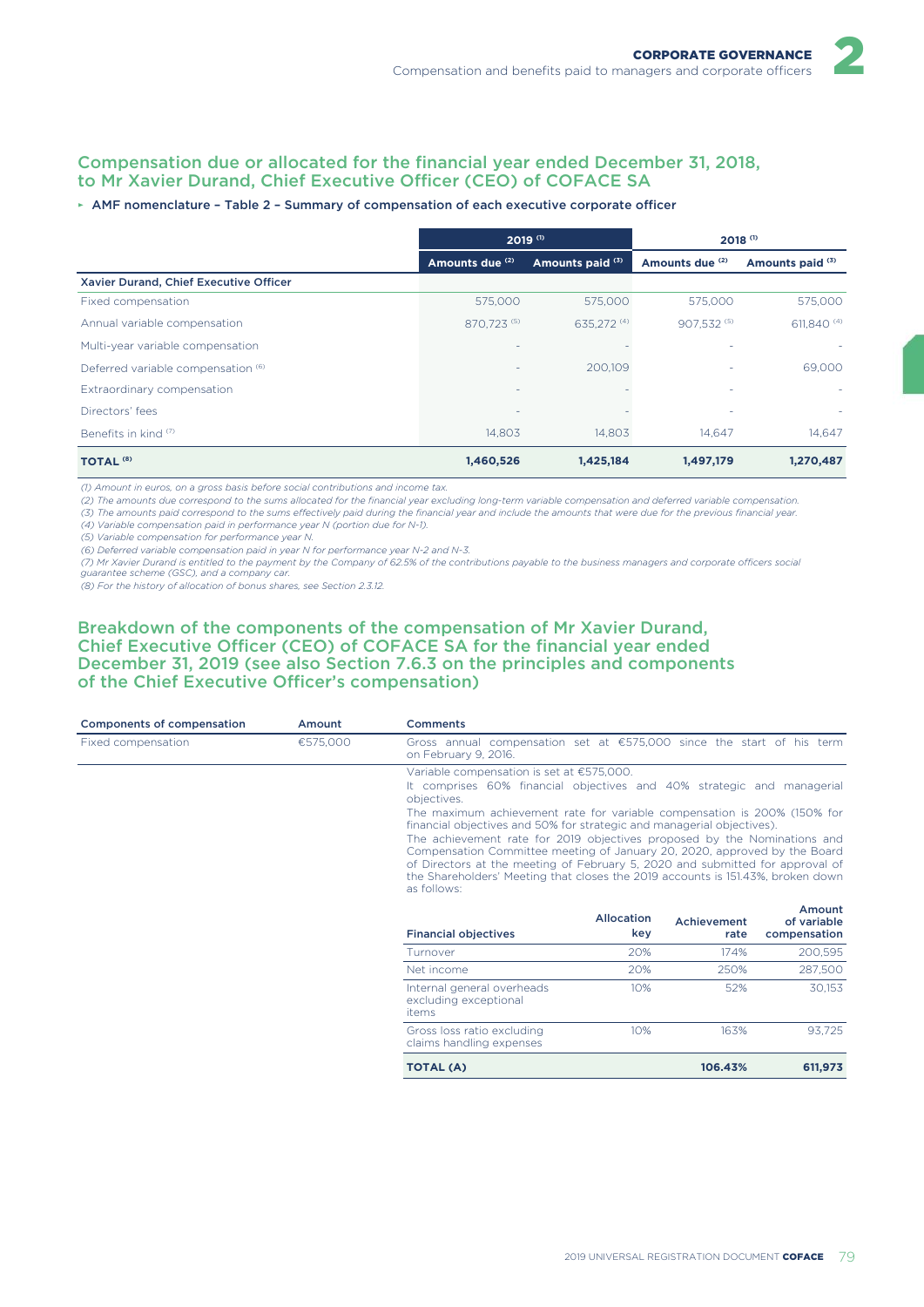Compensation and benefits paid to managers and corporate officers

| <b>Components of compensation</b>                                                                                                               | Amount              | <b>Comments</b>                                                                                                                                                                                                                                                                                                                                                                                                                                                                                 |                   |                     |                                       |
|-------------------------------------------------------------------------------------------------------------------------------------------------|---------------------|-------------------------------------------------------------------------------------------------------------------------------------------------------------------------------------------------------------------------------------------------------------------------------------------------------------------------------------------------------------------------------------------------------------------------------------------------------------------------------------------------|-------------------|---------------------|---------------------------------------|
|                                                                                                                                                 |                     | Strategic and<br>managerial objectives                                                                                                                                                                                                                                                                                                                                                                                                                                                          | Allocation<br>key | Achievement<br>rate | Amount<br>of variable<br>compensation |
|                                                                                                                                                 |                     | New strategic plan                                                                                                                                                                                                                                                                                                                                                                                                                                                                              | 15%               | 100%                | 86,250                                |
|                                                                                                                                                 |                     | Internal model                                                                                                                                                                                                                                                                                                                                                                                                                                                                                  | 15%               | 125%                | 107,813                               |
|                                                                                                                                                 |                     | Strengthening of the<br>succession plan of the<br><b>Executive Committee</b>                                                                                                                                                                                                                                                                                                                                                                                                                    | 5%                | 100%                | 28,750                                |
|                                                                                                                                                 |                     | Continuation of the<br>cultural transformation,<br>commercial processes<br>and projects                                                                                                                                                                                                                                                                                                                                                                                                         | 5%                | 125%                | 35,938                                |
|                                                                                                                                                 |                     | <b>TOTAL (B)</b>                                                                                                                                                                                                                                                                                                                                                                                                                                                                                |                   | 45,00%              | 258,750                               |
|                                                                                                                                                 |                     | TOTAL (A + B)                                                                                                                                                                                                                                                                                                                                                                                                                                                                                   |                   | 151.43%             | 870,723                               |
|                                                                                                                                                 |                     | The bonus due for financial year 2019 is therefore €870,723 and will be paid as<br>follows:                                                                                                                                                                                                                                                                                                                                                                                                     |                   |                     |                                       |
|                                                                                                                                                 |                     | ◆ 70% of the total amount paid in 2020, <i>i.e.</i> $€609,507;$                                                                                                                                                                                                                                                                                                                                                                                                                                 |                   |                     |                                       |
|                                                                                                                                                 |                     | ◆ 15% of the total amount deferred to 2021, <i>i.e.</i> €130,608;                                                                                                                                                                                                                                                                                                                                                                                                                               |                   |                     |                                       |
|                                                                                                                                                 |                     | ◆ 15% of the total amount deferred to 2022, <i>i.e.</i> €130,608.                                                                                                                                                                                                                                                                                                                                                                                                                               |                   |                     |                                       |
|                                                                                                                                                 |                     | Note that payment of the 2019 bonus is conditional on the approval of the<br>Ordinary Shareholders' Meeting that follows the closing of financial year 2019.<br>A penalty scheme has also been introduced: therefore, in case of losses observed<br>prior to the payment dates of the deferred amounts or dismissal for gross<br>negligence or serious misconduct before the payment date, no payment will be<br>made for these deferred amounts.                                               |                   |                     |                                       |
| Multi-year variable compensation                                                                                                                | €0.00               | N/A                                                                                                                                                                                                                                                                                                                                                                                                                                                                                             |                   |                     |                                       |
| Extraordinary compensation                                                                                                                      | €0.00               | N/A                                                                                                                                                                                                                                                                                                                                                                                                                                                                                             |                   |                     |                                       |
| Long-term variable compensation<br>(Allocation of stock options/<br>performance shares and any other<br>component of long-term<br>compensation) | (see Section 2.3.8) | 70,000 shares are allocated under the Long-Term Incentive Plan 2019 (LTIP<br>2019), representing an IFRS fair value of €463,260 (€564,445 at allocation, based<br>on the average of the opening price for the last 20 stock market trading sessions<br>preceding the date of the Board meeting).<br>Bonus shares will be definitively vested on February 14, 2022, subject to presence<br>and performance conditions measured over the term of the plan until<br>December 31, 2021, as follows: |                   |                     |                                       |
|                                                                                                                                                 |                     | • One third of shares allocated are vested subject to the condition of achieving<br>COFACE SA's RoATE (Return on Average Tangible Equity) level for the<br>financial year ending December 31, 2021;                                                                                                                                                                                                                                                                                             |                   |                     |                                       |
|                                                                                                                                                 |                     | • One third of the shares allocated will be vested subject to the relative<br>performance of COFACE SA's shares, measured by COFACE SA's Total<br>Shareholder Return (TSR) compared to the TSR of companies comprising<br>the Euro Stoxx Assurance index over the period from January 1, 2019 to<br>December 31, 2021;                                                                                                                                                                          |                   |                     |                                       |
|                                                                                                                                                 |                     | • One third of the shares allocated will be vested subject to achievement<br>of the net cost ratio for the financial years ended December 31, 2019,<br>December 31, 2020 and December 31, 2021.                                                                                                                                                                                                                                                                                                 |                   |                     |                                       |
|                                                                                                                                                 |                     | The share vesting period is set at three years starting from February 11, 2019.<br>The plan does not include a retention period.<br>The Board decided that 30% of the CEO's shares vested under the LTIP 2019<br>should be retained until the end of his corporate term of office or of any other<br>role that he might be required to hold within Coface.                                                                                                                                      |                   |                     |                                       |
| No hedging                                                                                                                                      | €0.00               | To the Company's knowledge, no hedging instrument has been set up.                                                                                                                                                                                                                                                                                                                                                                                                                              |                   |                     |                                       |
| Supplementary retirement scheme                                                                                                                 | €0.00               | Mr Xavier Durand is not entitled to any supplementary retirement scheme.                                                                                                                                                                                                                                                                                                                                                                                                                        |                   |                     |                                       |
| Directors' fees                                                                                                                                 | €0.00               | Mr Xavier Durand did not receive any directors' fee for financial year 2019<br>in connection with his duties within the Company.                                                                                                                                                                                                                                                                                                                                                                |                   |                     |                                       |
| Benefits in kind                                                                                                                                | €14,803             | Xavier Durand is entitled to a company vehicle and the payment of 62.5% of the<br>contributions payable to the business managers and corporate officers social<br>guarantee scheme (GSC).                                                                                                                                                                                                                                                                                                       |                   |                     |                                       |
| <b>TOTAL AMOUNTS DUE*</b>                                                                                                                       | €1,460,526          |                                                                                                                                                                                                                                                                                                                                                                                                                                                                                                 |                   |                     |                                       |

*\* The amounts due correspond to the sums allocated for the financial year excluding long-term variable compensation.*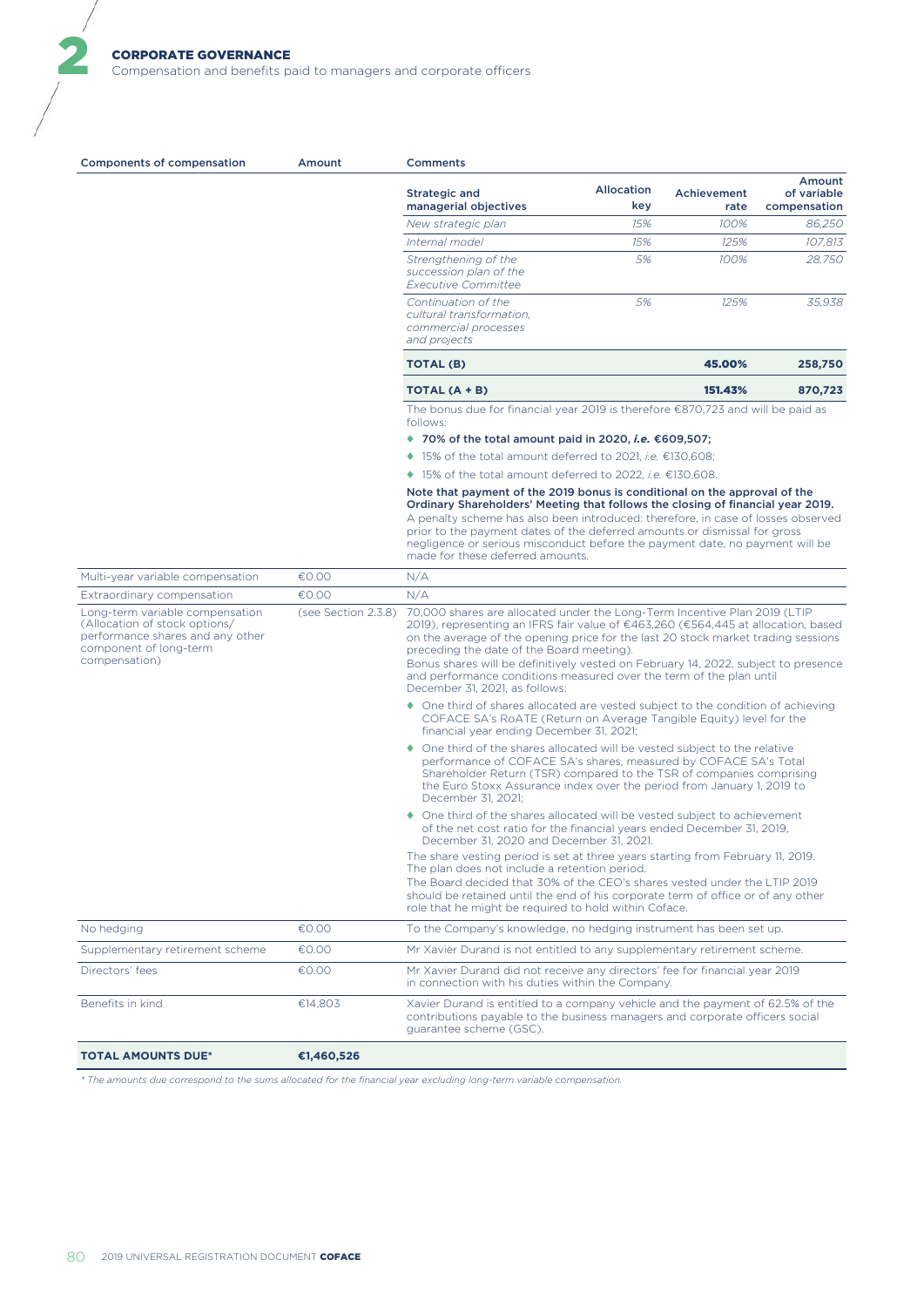

The table below shows the compensation received by members of the Company's Board of Directors for the financial year ended December 31, 2018 as well as compensation owed to them for the financial year ended December 31, 2019.

#### ► Table 3 – Table of compensation received by non-corporate officers (AMF nomenclature)<sup>(1)</sup>

| <b>Non-corporate officers</b>                           | <b>First appointment</b> | Expiry of<br>the term of office <sup>(3)</sup> | <b>Amounts due for financial</b><br>year 2019 <sup>(2)</sup> | <b>Amounts paid in financial</b><br>vear 2018 <sup>(2)</sup> |
|---------------------------------------------------------|--------------------------|------------------------------------------------|--------------------------------------------------------------|--------------------------------------------------------------|
| <b>Jean Arondel</b>                                     | 21/11/2012               | 2020                                           | 26,000                                                       | 24,000                                                       |
| Other compensation                                      |                          |                                                |                                                              |                                                              |
| <b>Nathalie BRICKER</b><br>Appointed on May 16, 2019    | 16/05/2019               | 2022                                           | (4)                                                          |                                                              |
| Other compensation                                      |                          |                                                |                                                              |                                                              |
| <b>Jean-Paul DUMORTIER</b><br>Resigned on Oct. 23, 2019 | 26/07/2013               | 2020                                           | 28,567                                                       | 32,500                                                       |
| Other compensation                                      |                          |                                                |                                                              |                                                              |
| Éric HÉMAR                                              | 01/07/2014               | 2021                                           | 55,000                                                       | 51,000                                                       |
| Other compensation                                      |                          |                                                |                                                              |                                                              |
| <b>Daniel KARYOTIS</b>                                  | 08/02/2017               | 2020                                           | 23,000                                                       | 22,000                                                       |
| Other compensation                                      |                          |                                                |                                                              |                                                              |
| <b>Isabelle LAFORGUE</b>                                | 27/07/2017               | 2020                                           | 41,000                                                       | 32,500                                                       |
| Other compensation                                      |                          |                                                |                                                              |                                                              |
| <b>Nathalie LOMON</b>                                   | 27/07/2017               | 2020                                           | 55,000                                                       | 43,000                                                       |
| Other compensation                                      |                          |                                                |                                                              |                                                              |
| <b>Sharon MACBEATH</b>                                  | 01/07/2014               | 2021                                           | 33,000                                                       | 29,000                                                       |
| Other compensation                                      |                          |                                                |                                                              |                                                              |
| Marie PIC-PÂRIS<br>Co-opted on Oct. 23, 2019            | 23/10/2019               | 2020                                           | 5,000                                                        |                                                              |
| Other compensation                                      |                          |                                                |                                                              |                                                              |
| <b>Isabelle RODNEY</b>                                  | 03/11/2016               | 2020                                           | 41,000                                                       | 30,500                                                       |
| Other compensation                                      |                          |                                                |                                                              |                                                              |
| Anne SALLÉ-MONGAUZE                                     | 03/11/2016               | 2020                                           | (4)                                                          | (4)                                                          |
| Other compensation                                      |                          |                                                |                                                              |                                                              |
| <b>Olivier ZARROUATI</b>                                | 01/07/2014               | 2021                                           | 40,000                                                       | 40,000                                                       |
| Other compensation                                      |                          |                                                |                                                              |                                                              |

*(1) The dates of appointments and ends of terms of office for the Board of Directors are available in Section 2.1.1 "Mapping of the characteristics of the members of the Board of Directors for financial year 2019".*

*(2) In euros, on a gross basis (before social contributions and tax).*

*(3) Shareholders' Meeting called to approve the financial statements for the financial year ending December 31 of the year in question.*

*(4) Ms Nathalie Bricker, Chief Financial Officer of Natixis, waives her attendance fees for her participation on the Board of Directors of COFACE SA pursuant to the Natixis policy. The same applies to Ms Anne Sallé-Mongauze, CEO of a wholly owned subsidiary of Natixis.*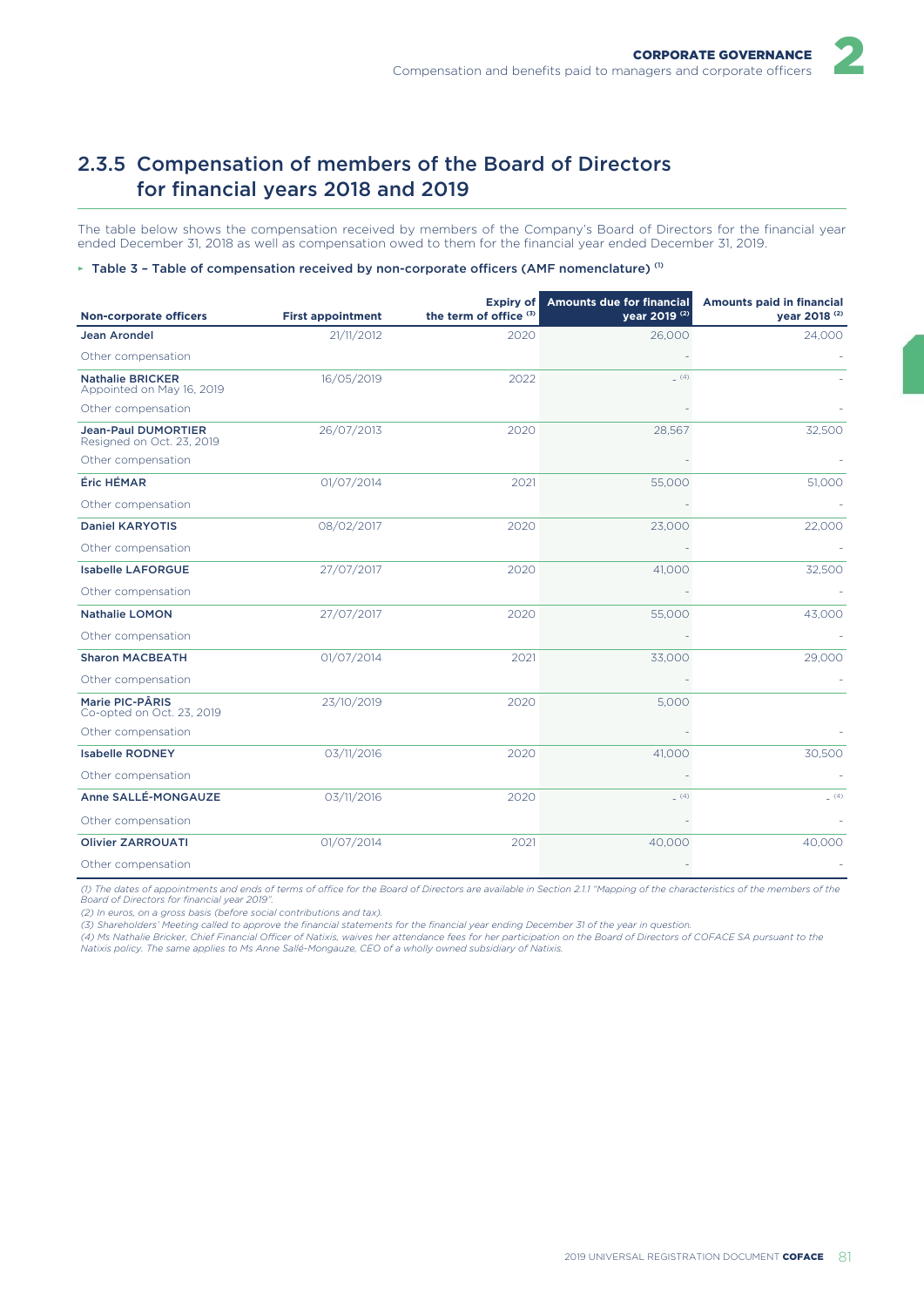# 2.3.6 Stock options or warrants allocated in financial year 2019 to each executive corporate officer by the Company or by any company in the Group

No stock options or warrants were allocated for corporate officers during the financial year ended December 31, 2019.

# 2.3.7 Stock options or warrants exercised in financial year 2019 by each executive corporate officer

No stock options or warrants were exercised by a corporate executive officer during the financial year ended December 31, 2019.

# 2.3.8 Bonus shares allocated during financial year 2019 to each executive corporate officer

The conditions for bonus share allocation are described in Section 2.3.4. The table below restates the description of the bonus shares allocated to Mr Xavier Durand under the 2019 Long-Term Incentive Plan.

#### ► Table 6 – Shares allocated to each corporate officer (AMF nomenclature)

|                                                                 | <b>Plan date</b>                               | <b>Number of</b><br>shares<br>allocated<br>during<br>the financial<br>vear | <b>Valuation of shares</b><br>in euros according<br>to the method used<br>for the consolidated<br>financial statements (1) | <b>Vesting date</b> | <b>Availability</b><br>date $(2)$ | <b>Performance</b><br>conditions |
|-----------------------------------------------------------------|------------------------------------------------|----------------------------------------------------------------------------|----------------------------------------------------------------------------------------------------------------------------|---------------------|-----------------------------------|----------------------------------|
| <b>Xavier DURAND</b><br><b>Chief Executive</b><br>Officer (CEO) | 2019 Long-Term<br>Incentive Plan<br>11/02/2019 | 70,000                                                                     | €463.260                                                                                                                   | 14/02/2022          | 14/02/2022                        | See table in<br>Section 2.3.4    |
| <b>TOTAL</b>                                                    |                                                | 70,000                                                                     | €463.260                                                                                                                   |                     |                                   |                                  |

*(1) The value on the allocation date was €564,445 based on the average of the opening prices for the last 20 stock market trading sessions preceding the date of the Board meeting.*

*(2) Mr Xavier Durand must retain 30% of the shares acquired under the LTIP 2019 until the end of his corporate term of office or of any other role that he might be required to hold within Coface.*

## 2.3.9 Shares which have become available in financial year 2019 for each executive corporate officer

As the performance condition was met in full, all of the shares allocated to Mr Xavier Durand under the LTIP 2016, *i.e.*, 50,000 shares, were definitively vested and delivered on November 4, 2019. As agreed under the Plan's regulations, Xavier Durand must retain 30% of the shares

acquired under the LTIP 2016 until the end of his corporate term of office or of any other role that he might be required to hold within Coface, which corresponds to 15,000 shares under this Plan.

### 2.3.10 History of allocation of stock options or warrants

No stock options or warrants were allocated during the financial years ended December 31, 2019, 2018, 2017 and 2016.

No plan to allocate stock options or warrants is pending at the date of this Universal Registration Document.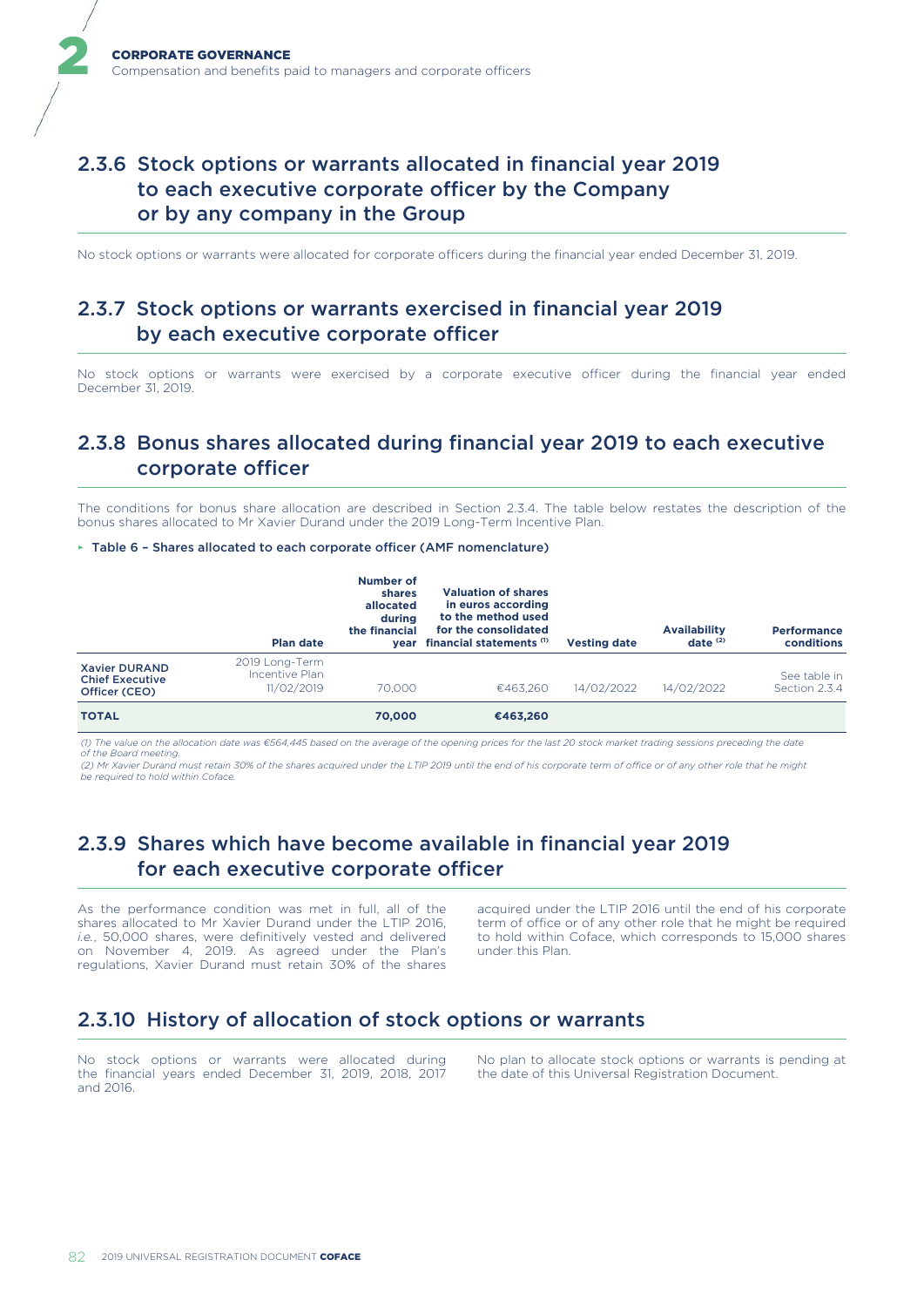

# 2.3.11 Stock options or warrants granted to the top ten employees who are not corporate officers

No stock options or warrants were allocated during the financial years ended 31 December 2019, 2018, 2017 and 2016 to the top ten employees who are not corporate officers.

No plan to allocate stock options or warrants is pending at the date of this Universal Registration Document.

# 2.3.12 History of bonus share allocation

298,997 performance shares were allocated under the LTIP 2016, out of the 399,932 available shares representing the total package allocated to this plan by the Board of Directors. 50,000 performance shares were allocated to the Chief Executive Officer for a value on the allocation date of €312,553 (an IFRS fair value of €258,950). The remainder of the 248,997 performance shares were allocated to members of the Executive Committee, to the "regulated" population and to a specific number of other employees, with a view to retaining such employees. In addition, in certain countries where the allocation of bonus was too complicated or impossible, a "phantom shares" solution was implemented for some beneficiaries (31,594 phantom shares). As the performance condition was met in full, the shares allocated under this plan were delivered on the final vesting date of November 4, 2019, subject to the condition of beneficiaries being present on that date, meaning that 268,602 shares were actually delivered.

366,146 performance shares were allocated under the LTIP 2017, out of the 405,317 available shares representing the total package allocated to this plan by the Board of Directors. 60,000 performance shares were allocated to the Chief Executive Officer for a value on the allocation date of €370,080 (an IFRS fair value of €318,300). The remainder of the 306,146 performance shares were allocated to members of the Executive Committee, to the "regulated" population and to a specific number of other employees, with a view to retaining such employees. In addition, in certain countries where the allocation of bonus was too complicated or impossible, a "phantom shares" solution was implemented for some beneficiaries (34,400 phantom shares).

### ► Table 10 – History of bonus share allocations

298,132 performance shares were allocated under the LTIP 2018, out of the 382,869 available shares representing the total package allocated to this plan by the Board of Directors. 65,000 performance shares were allocated to the Chief Executive Officer for a value on the allocation date of €594,198 (an IFRS fair value of €463,320). The remainder of the 233,132 performance shares were allocated to members of the Executive Committee, to the "regulated" population and to a specific number of other employees, with a view to retaining such employees. In addition, in certain countries where the allocation of bonus was too complicated or impossible, a "phantom shares" solution was implemented for some beneficiaries (29,000 phantom shares).

372,268 performance shares were allocated under the LTIP 2019, out of the 434,055 available shares representing the total package allocated to this plan by the Board of Directors. 70,000 performance shares were allocated to the Chief Executive Officer for a value on the allocation date of €564,445 (an IFRS fair value of €463,260). The remainder of the 302,268 performance shares were allocated to members of the Executive Committee, to the "regulated" population and to a specific number of other employees, with a view to rewarding and retaining such employees. In addition, in certain countries where the allocation of bonus shares was too complicated or impossible, a "phantom shares" solution was implemented for some beneficiaries (28,520 phantom shares) – see Section 7.2.3 "Independent control, holding and acquisition of treasury shares by the Company".

|                                                        |            | Long-Term Incentive Plan * |            |            |  |  |
|--------------------------------------------------------|------------|----------------------------|------------|------------|--|--|
|                                                        | 2019       | 2018                       | 2017       | 2016       |  |  |
| Meeting date                                           | 16/05/2018 | 19/05/2016                 | 19/05/2016 | 19/05/2016 |  |  |
| Date of the Board of Directors' meeting                | 11/02/2019 | 12/02/2018                 | 08/02/2017 | 03/11/2016 |  |  |
| Total number of bonus shares allocated                 | 372.268    | 298,132                    | 366.146    | 298,997    |  |  |
| of which allocated to Xavier Durand                    | 70,000     | 65,000                     | 60,000     | 50,000     |  |  |
| Share vesting date                                     | 14/02/2022 | 15/02/2021                 | 09/02/2020 | 04/11/2019 |  |  |
| End-date of the retention period                       | N/A        | N/A                        | N/A        | N/A        |  |  |
| Number of shares subscribed                            |            |                            |            |            |  |  |
| Cumulative number of cancelled or lapsed shares        |            |                            |            | 30.395     |  |  |
| Remaining bonus shares allocated at financial year-end | 372.268    | 298.132                    | 366.146    | 268,602    |  |  |

*\* The performance conditions are described in Section 2.3.4 above. The amounts indicated do not take into account the shares cancelled for the plans that were not delivered by December 31st, 2019 (LTIP 2017).*